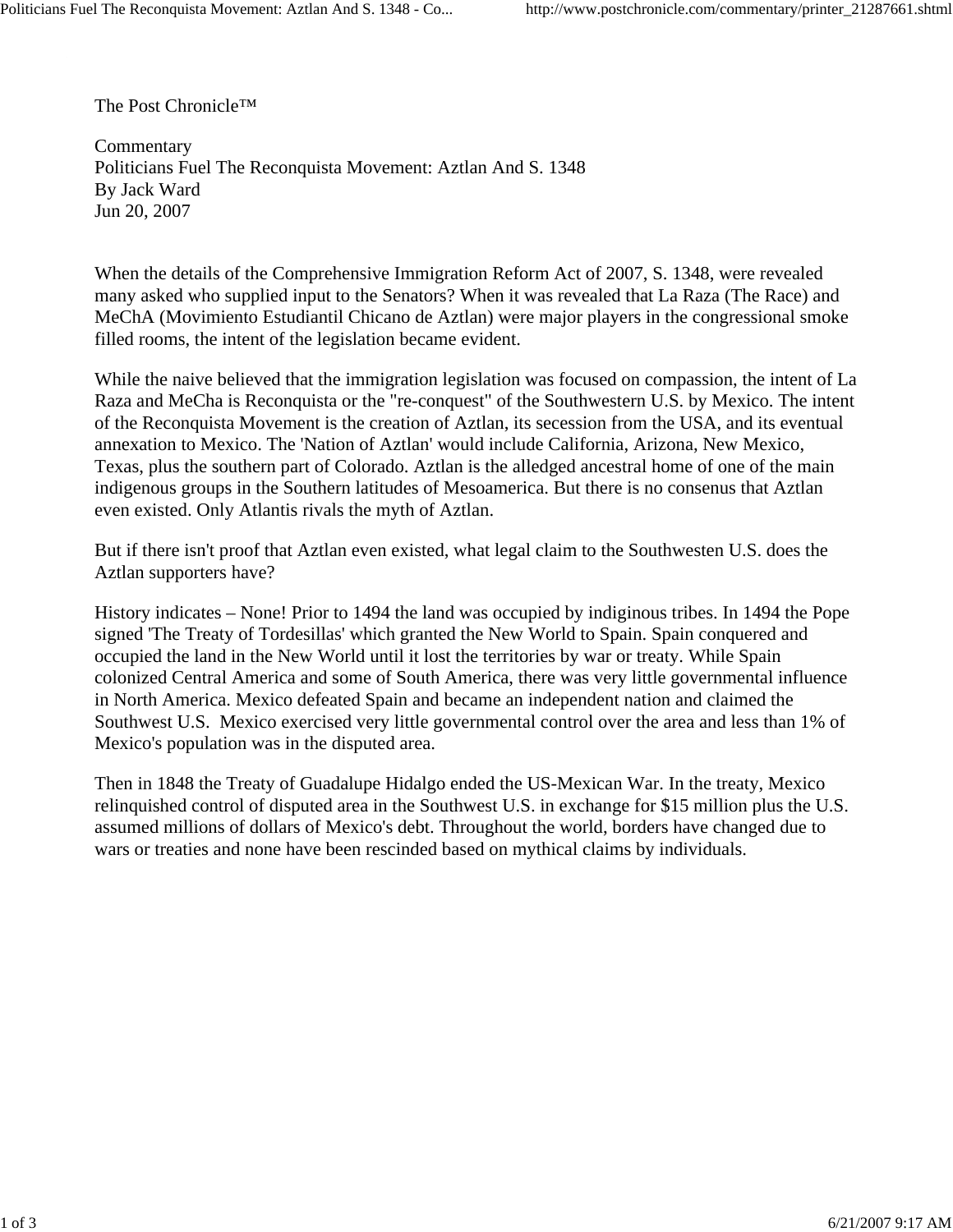But war or treaty isn't the only way to take over a country. Countries can be lost through foolhardy legislation – and that may be what La Raza and MeChA have in mind. The Reconquista Movement is being perpetrated by disingenuous academics, political activists and opportunistic politicians. For example:

-- One of the Atzlan promoters is Professor Charles Truxillo, instructor of Chicano studies at the University of New Mexico (UNM). Tijerina claims that the 'Nation of Aztlan' is the "exclusive and supreme" power "within our territorial jurisdiction, over all persons and property situated therein, to the exclusion of all other countries and governments."

-- Miguel Perez of Cal State-Northridge's MEChA chapter said, "The ultimate ideology is the liberation of Aztlan. Communism would be closest [to it]. Once Aztlan is established, ethnic cleansing would commence: Non-Chicanos would have to be expelled … opposition groups would be quashed because you have to keep power."

-- On NPR's All Things Considered Gloria Ramirez Vargas, a Mexican politician from Baja said "Many Mexicans are nourishing the ground in the U.S., but those lands were once ours. Those same lands, which now with intelligence, with love and with a lot of work, we are re-conquering again for our Mexico."

But how does Atzlan affect immigration reform?

It has been estimated that there are between 12 and 20 million illegal immigrants in the U.S. The majority of those illegal immigrants are in the territory identified as "Aztlan." Unfortunately our gullible politicians are fueling the Reconquista Movement by proposing legislation that will give legal status to the illegal immigrants. The real question is, will the new legal residents and citizens want to assimulate into the U.S. culture or accept the Reconquista Socialist rhetoric?

Since 1848, no one can deny that the territory in question has prospered during the 159 years it has been under U.S. free market philosophy while poverty still exists south of the border. Disbelievers need only walk across the border at any of the border cities to see the stark contrast. Without the Treaty of Guadalupe Hidalgo, the U.S. Southwest might still look like Tijuana.